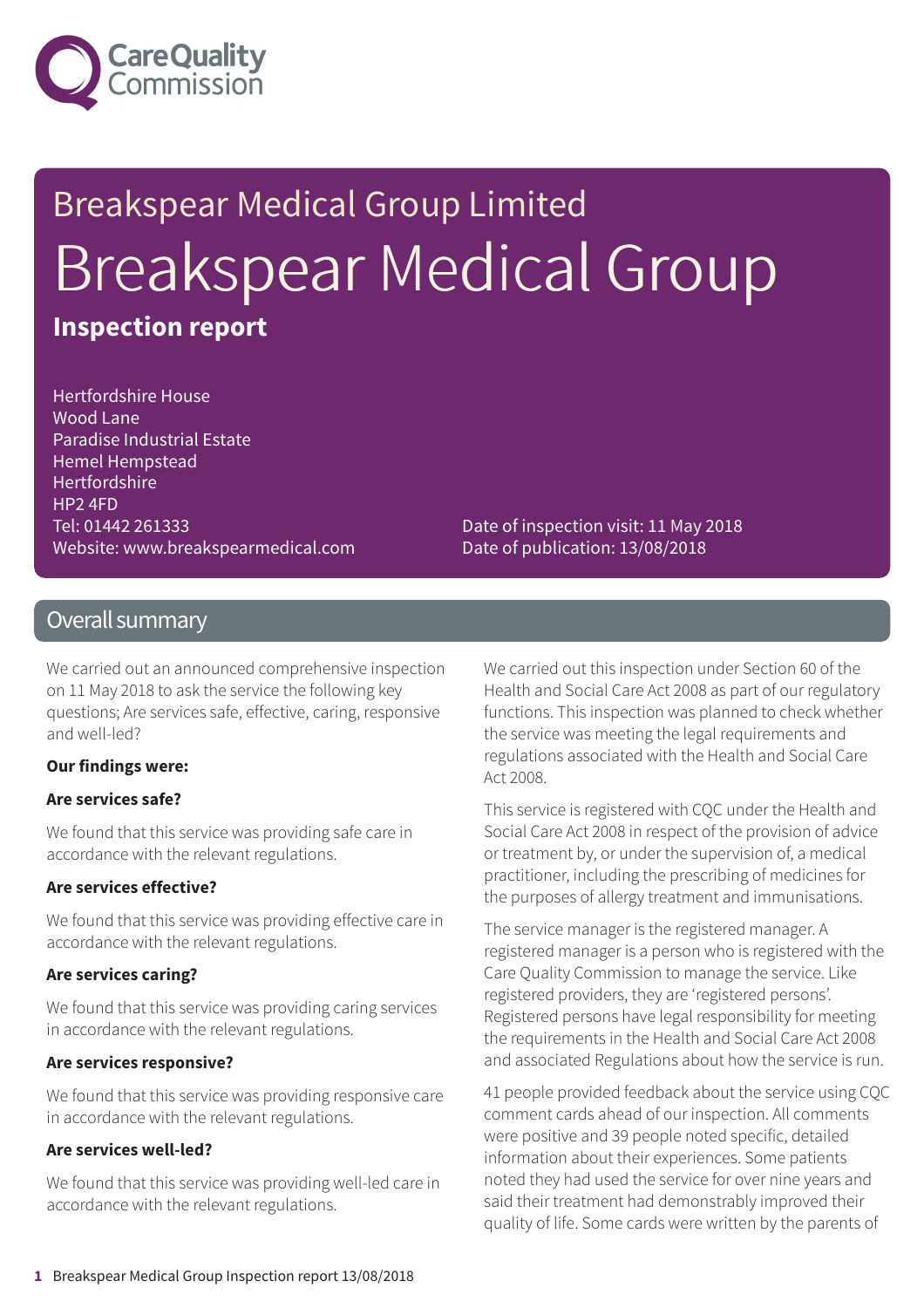## Summary of findings

children, who said they felt all the staff had treated their child appropriately with respect. All 41 comment cards referred to the kindness of staff or the dignity with which they were treated.

### **Our key findings were:**

- Care and treatment was delivered by a well-trained team that maintained up to date knowledge of the latest national and international guidance.
- The ethos of the service was demonstrably patient-centred with effective clinical governance processes in place.
- Treatment was evidence-based and a dedicated researcher worked with clinicians to ensure patients had access to outcomes from the latest research to guide safe and effective treatment.
- Staff placed considerable value on engagement with patients and feedback was consistently positive, with a significant track record of care that had positively impacted patient's lives.
- Staff demonstrated passion, motivation and a drive for innovation in meeting individual needs
- The clinical team used the outcomes of international research and internal resources to meet the needs of patients who had exhausted treatment options elsewhere.

There were areas where the provider could make improvements and should:

- Review infection control audit processes to ensure areas of substandard performance are promptly addressed.
- Review fire risk assessments in the building and review day-to-day environment management processes to ensure good fire safety standards.
- Only supply unlicensed medicines against valid special clinical needs of an individual patient where there is no suitable licensed medicine available.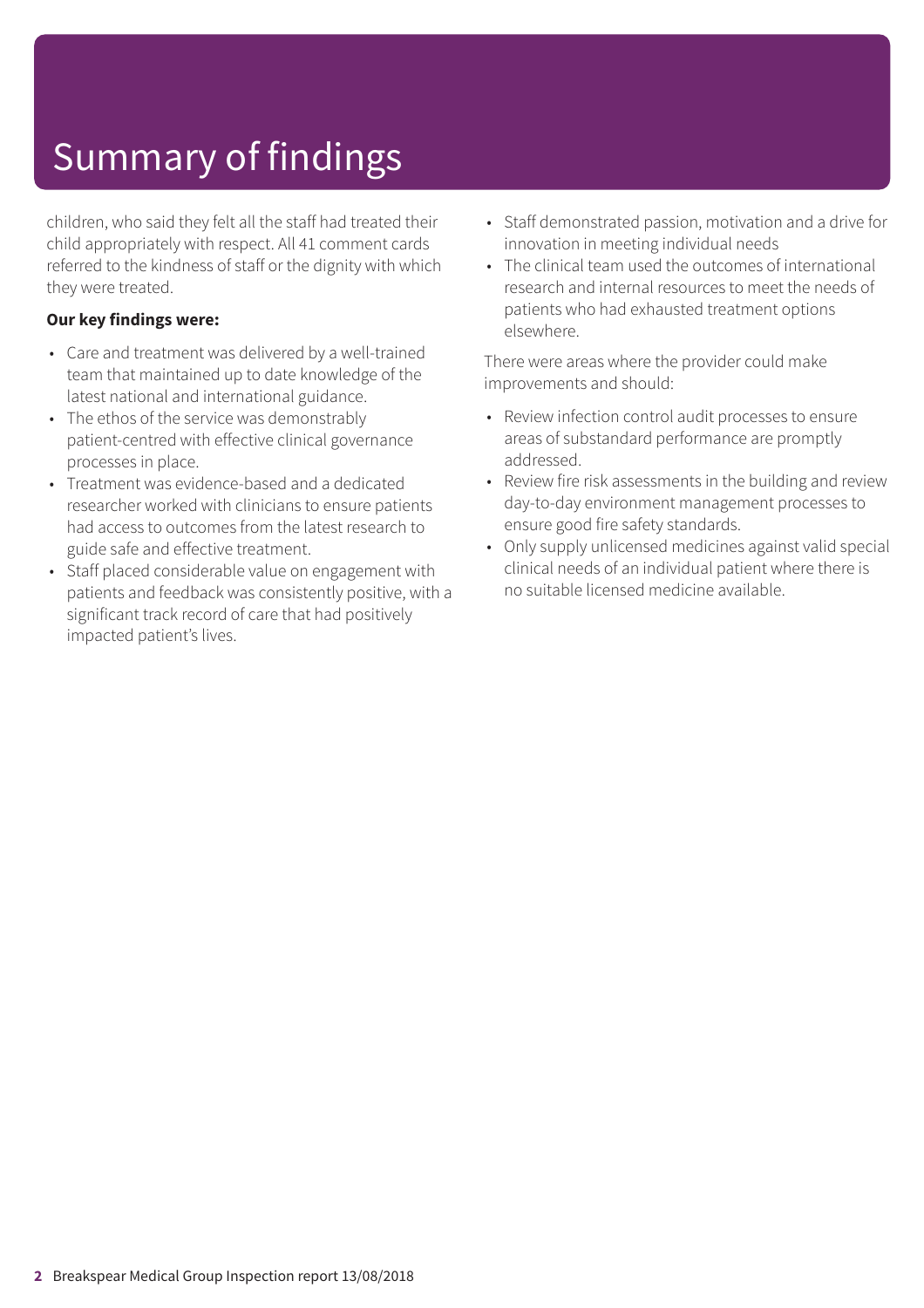## Summary of findings

### The five questions we ask about services and what we found

We always ask the following five questions of services.

#### **Are services safe?**

We found that this service was providing safe care in accordance with the relevant regulations.

- Safe working practices were in place that meant incidents were reported, investigated ad learned from.
- There was a clear staffing structure in place to monitor patient safety, including through acting on national safety alerts.
- Medicines management policy and practice was in line with national and international guidance on licensed, off-license and 'special' medicine.
- Risks to patients were well managed and staff adapted service delivery to maintain safe treatment and care.
- Safeguarding procedures were embedded in the service and staff were trained to respond to concerns and incidents.

We found areas where improvements should be made relating to the safe provision of treatment.

- Infection control processes, including audit, did not result in consistently good standards. We found several areas in which improvements were needed that audits had not identified or that audits had identified but no action had been taken.
- Day-to-day practice did not always include adherence to good fire safety and prevention practice.
- The most recent fire risk assessment did not accurately reflect the environment.

### **Are services effective?**

We found that this service was providing effective care in accordance with the relevant regulations.

- Care, treatment, screening and testing were carried out in line with national and international best practice and research outcomes. Where no UK accrediting body existed for a procedure or treatment staff found an international equivalent measure of efficacy and safety.
- Clinical and professional competency were key priorities of the senior team and staff had access to on-going training and specialist development, which was reflected in the service they provided.
- The service delivered treatment based on the latest available clinical research findings, which was monitored by a dedicated in-house researcher. This meant all treatment was evidence-based.
- Staff had a clear understanding of the Mental Capacity Act (2005) and consent processes were consistently used and adapted to specific treatments.

### **Are services caring?**

We found that this service was providing caring services in accordance with the relevant regulations.

- All patients were asked for feedback and staff had adapted patient satisfaction surveys into common first languages spoken by patients and into a child version.
- The senior team acted on feedback from patients and published a detailed annual report to identify areas of good practice and act on suggestions for improvement.
- Feedback from patients was overwhelmingly positive and we received detailed comments about how treatment had improved quality of life.
- Patients were involved in decision-making about their care and treatment plans and gave the service consistently good feedback in relation to their involvement.
- Staff understood the principles of privacy and dignity and delivered care and treatment in line with best practice.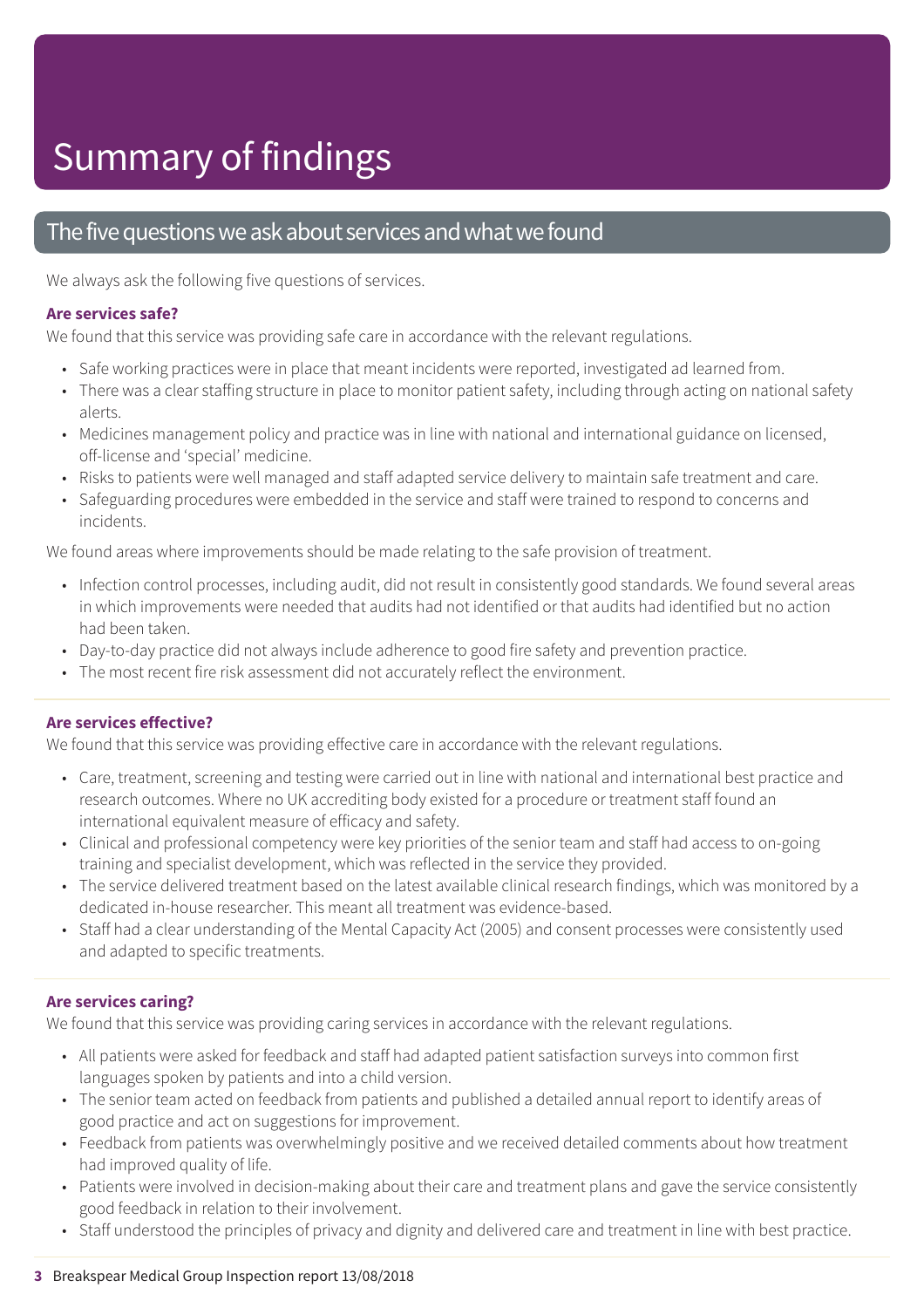#### **Are services responsive to people's needs?**

We found that this service was providing responsive care in accordance with the relevant regulations.

- Staff had developed the service based on the needs of the local, national and international patients who presented at the clinic.
- Services were available for patients with complex or multiple needs, including alcohol and drug dependency.
- An internally-accredited laboratory was based on site and agreements were in place with multiple international partners to ensure samples were processed quickly and safely.
- Service and environmental adaptations were in place for children and those with complex or specialist needs.
- The quality manager led a complaints procedure that was embedded in the service and resulted in improvements to care and practice.

#### **Are services well-led?**

We found that this service was providing well-led care in accordance with the relevant regulations.

- Governance processes were in place and ensured clinical services were evidence-based and in line with best practice guidance.
- There was a demonstrably positive, cohesive working culture in which each member of staff was valued and listened to.
- Protocols and policies were up to date and updated when national or international research indicated this would benefit patients.
- The leadership team was coherent and well respected and contributed to a feeling of loyalty amongst staff.
- A recent review of the vision and strategy had resulted in a renewed focus on external engagement, which the senior team recognised as important for business continuity.

We found areas where improvements should be made relating to the well-led provision of treatment.

• Although governance and risk management systems were in place, they had not always resulted in consistent standards in infection control or fire safety.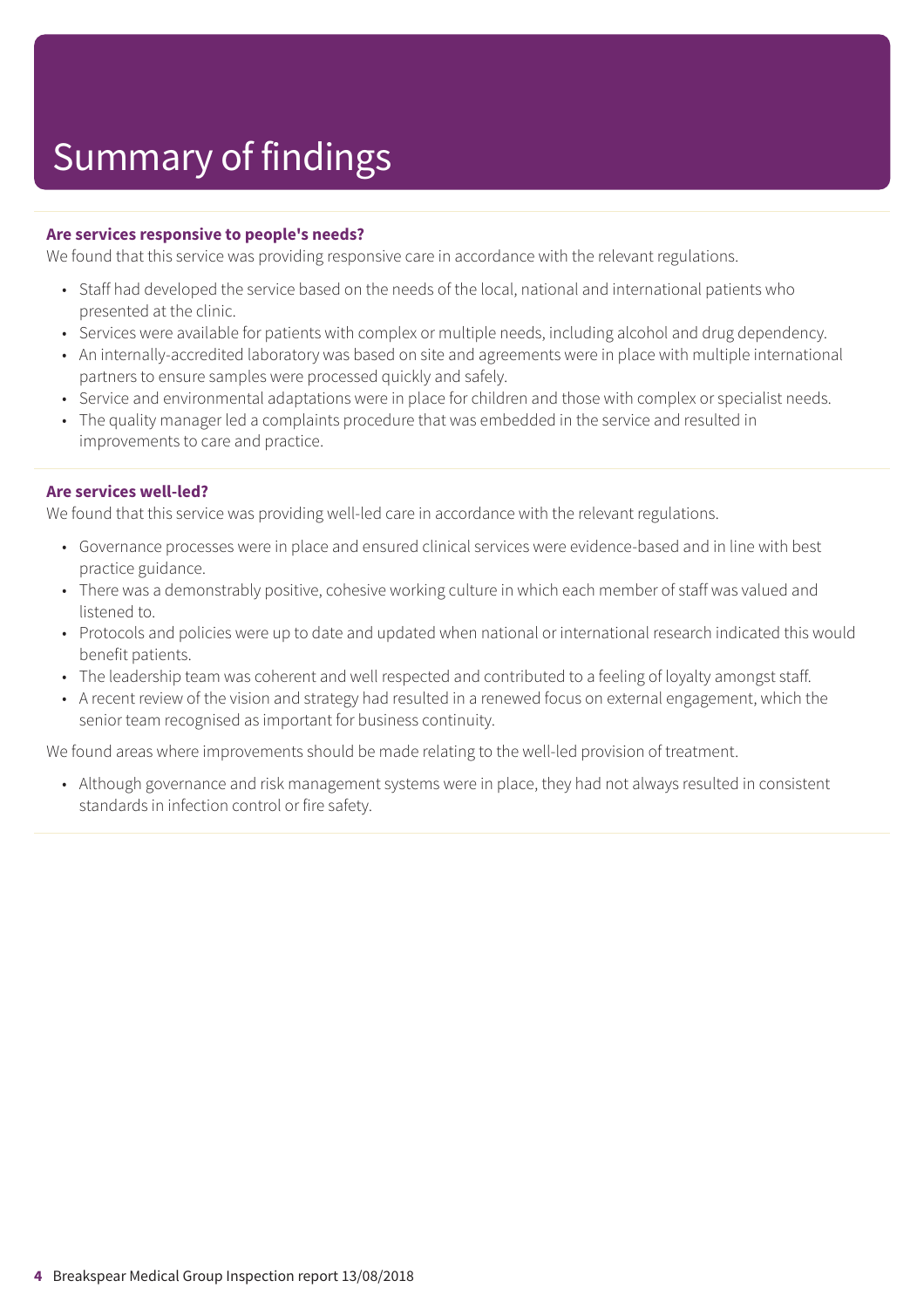

# Breakspear Medical Group **Detailed findings**

### Background to this inspection

We carried out this inspection under Section 60 of the Health and Social Care Act 2008 as part of our regulatory functions. This inspection was planned to check whether the service was meeting the legal requirements and regulations associated with the Health and Social Care Act 2008.

Services are provided from:

Breakspear Medical Group

Hertfordshire House

Wood Lane

Paradise Industrial Estate

Hemel Hempstead

Hertfordshire

HP2 4FD

The service is open Monday to Saturday from 9am to 5pm and is closed for bank holidays.

The inspection was led by a CQC inspector and a specialist advisor who:

- Carried out an announced inspection on 11 May 2018.
- Spoke with ten members of staff in a range of clinical and non-clinical roles.
- Reviewed a sample of patient records.
- Looked at the comments made by patients on 41 CQC comment cards.
- Reviewed audits, internal reports and patient satisfaction surveys.

We informed local stakeholders that we were inspecting the service; however, we did not receive any information from them.

To get to the heart of patients' experiences of care and treatment, we always ask the following five questions:

- $\cdot$  Is it safe?
- Is it effective?
- Is it caring?
- Is it responsive to people's needs?
- Is it well-led?

These questions therefore formed the framework for the areas we looked at during the inspection.

Two full time doctors and three-part time doctors lead clinical treatment. This team represents a range of specialties, including in psychiatry, infectious diseases and autonomic neurophysiology. Ten registered nurses, each with training and experience in a clinical specialty, provide care and treatment.

At the time of our inspection the service had 2000 registered patients and provided care on a private basis with some extra-contractual care provided on behalf of the NHS. The service was equipped for children although this was rare and in the previous 12 months the service had provided care or treatment to five children. In the previous year 44% of new patients were seen based on personal recommendation, 40% were seen as a follow-up visit and 8% were referred by an NHS or private consultant.

The service provides environmental medicine treatment for patients experiencing allergies, sensitivities and intolerances in addition to myalgic encephalomyelitis, chronic fatigue syndrome, malnutrition or obesity, smoking cessation and alcohol and drug harm reduction. The service also provides care and investigative treatment for patients living with Lyme disease.

There are four consulting rooms, two main wards with trollies and seats and three individual side rooms. There is a dedicated children's treatment room and a children's play area adjacent to space used for immunisations. There is a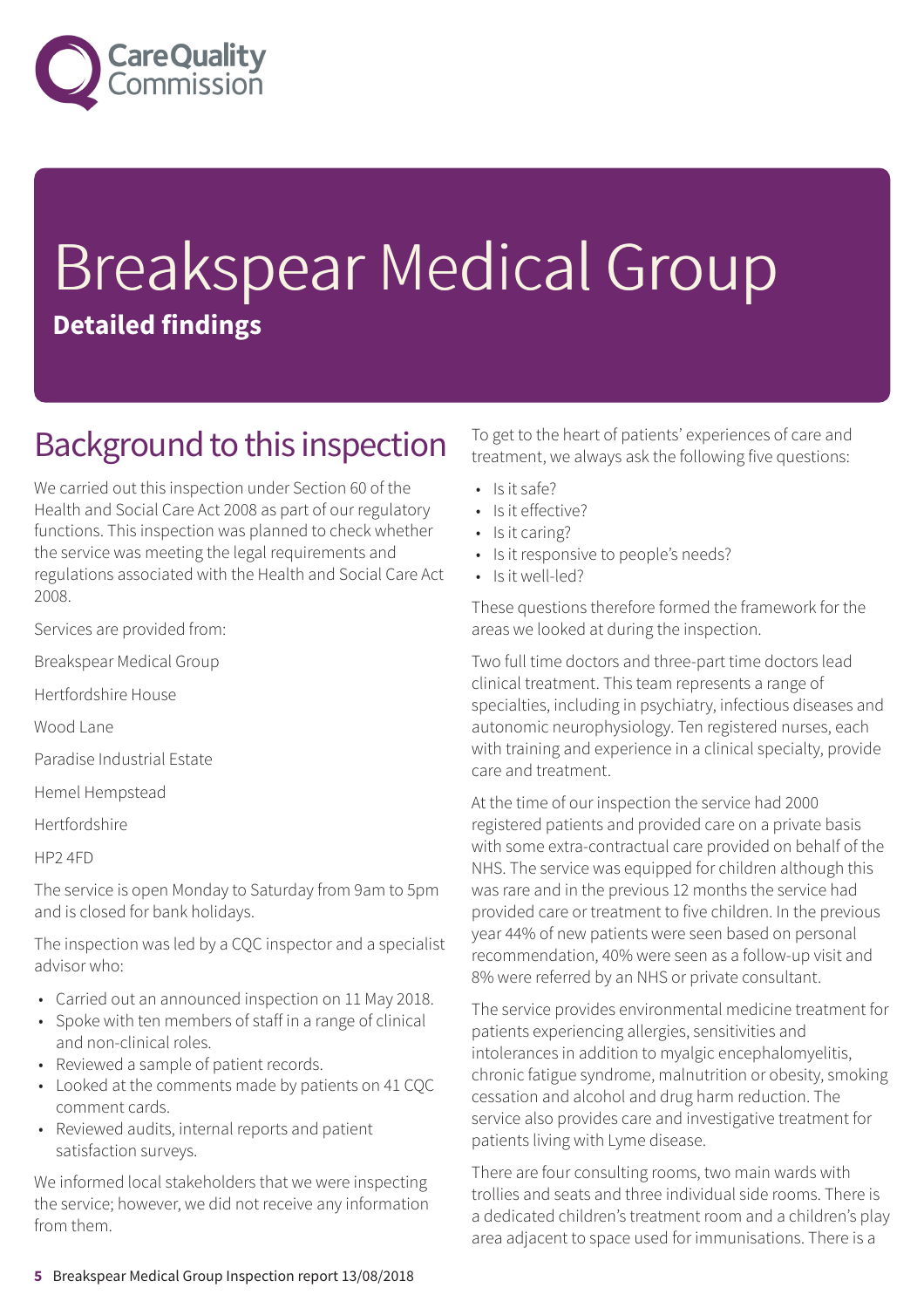### Detailed findings

kitchen on site staffed by dedicated chefs and patients have access to two waiting areas and a dining room. An accredited laboratory is on site and the team maintains agreements with accredited laboratories worldwide that provide timely screening of biological samples.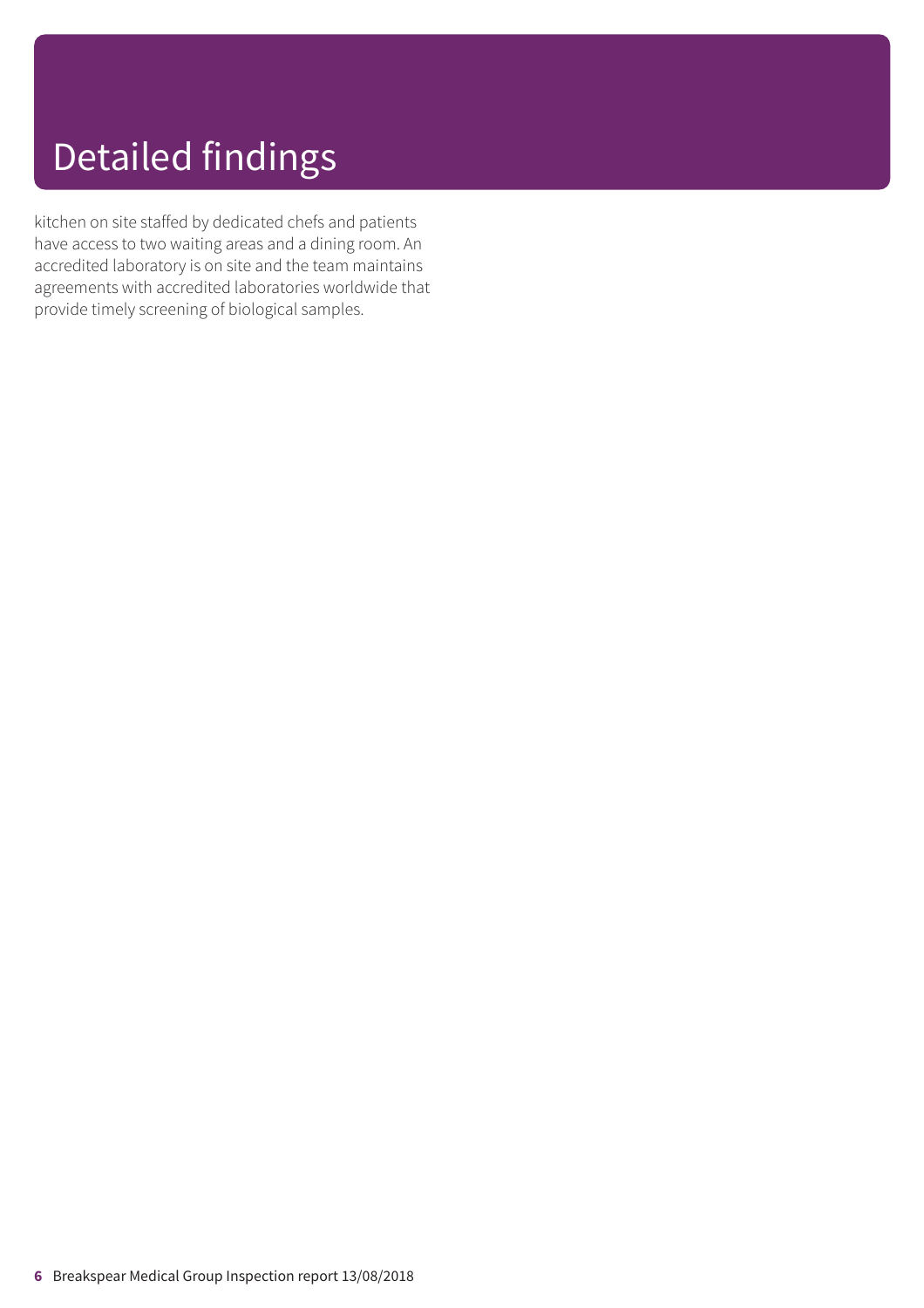### **Our findings**

### **Safety systems and processes**

All staff had training in safeguarding adults to level 2 and senior clinical staff had training to level 3. A safeguarding lead was in post who ensured policies and staff training were up to date and met the latest national guidance. The safeguarding lead ensured clinicians whose primary area of practice was outside of England practiced in line with local regulations.

The service occasionally provided paediatric services including infant immunisations and childhood allergy management. The service had registered children's nurses as part of the team; all doctors had safeguarding children training to level 2 and the nurse manager had safeguarding children training level 3. In addition, the medical director was a paediatrician. Safeguarding children training had included specialist modules on recognised faked or imagined illnesses, female genital mutilation (FGM), spiritual abuse and exploitation and trafficking. Staff said the safeguarding training also prepared them to provide care and treatment to children living with attention deficit hyperactivity disorder (ADHD). Staff had encountered one significant safeguarding concern involving a child and demonstrated appropriate action and liaison with the police and local authority crisis team.

Staff used the visual infusion phlebitis (VIP) score as a safety mechanism to monitor patients for the signs of phlebitis during treatment.

The whole team had a daily safety briefing in the morning before the first patient arrived. This enabled them to plan the day ahead and put in place requirements for patients with specific needs or complex care.

Care and treatment was only delivered when a doctor was on site. This meant if a patient experienced unexpected symptoms or side effects a clinician was available to carry out an assessment. There was no formal protocol for deteriorating patients and staff said they would arrange for the patient to be transferred to hospital or call paramedics in an urgent situation.

There were no fire door or fire exit signs in the corridor on the first floor of the building and we found doors in some areas wedged open when not in use in one part of the building. This presented an increased risk of fire spreading in an emergency. For example, there were three doors wedged open in one office and six items of electrical equipment plugged in and powered up, including an oxygen concentrator.

All staff had up to date fire safety training and the team took part in a simulated evacuation annually. The quality manager had sourced practical fire extinguisher training for staff and this was due to be delivered shortly after our inspection. A trained fire warden was allocated to each department and had a nominated deputy. The senior team managed the rota to ensure each department had a fire warden or deputy on each shift.

The service had undergone a fire risk assessment in December 2017 and found no significant risks. The risk assessment noted that self-closing fire doors were clearly labelled. However, the building had no self-closing fire doors. This meant we were not assured the fire risk assessment had been completed thoroughly or was fit for purpose. We spoke with the senior team about this who said they would review the risk assessment.

Staff were trained as chaperones and posters were displayed around the building to advise patients this service was available. Patients could request a chaperone for each appointment and staff planned for this in advance.

The service had an up to date Legionella certificate for all water outlets in the building. Legionella is a type of bacteria that can live in areas connected to a mains water supply but that is not used regularly. A check for this bacterium means the service manages the risk effectively.

#### **Risks to patients**

Emergency pull cords were located in all clinical areas and in bathrooms and waiting areas. A first response team was in place whenever the service was open and responded to all alarm activations and patient emergencies.

Basic life support and cardiopulmonary resuscitation (CPR) training was mandatory for all staff and the whole team completed annual refresher training.

Emergency equipment and guidance for use was maintained in line with Resuscitation Council UK guidelines. We looked at all the emergency equipment on site and the records relating to routine safety checks. We found equipment to be well maintained and regularly checked, including the oxygen cylinder and automatic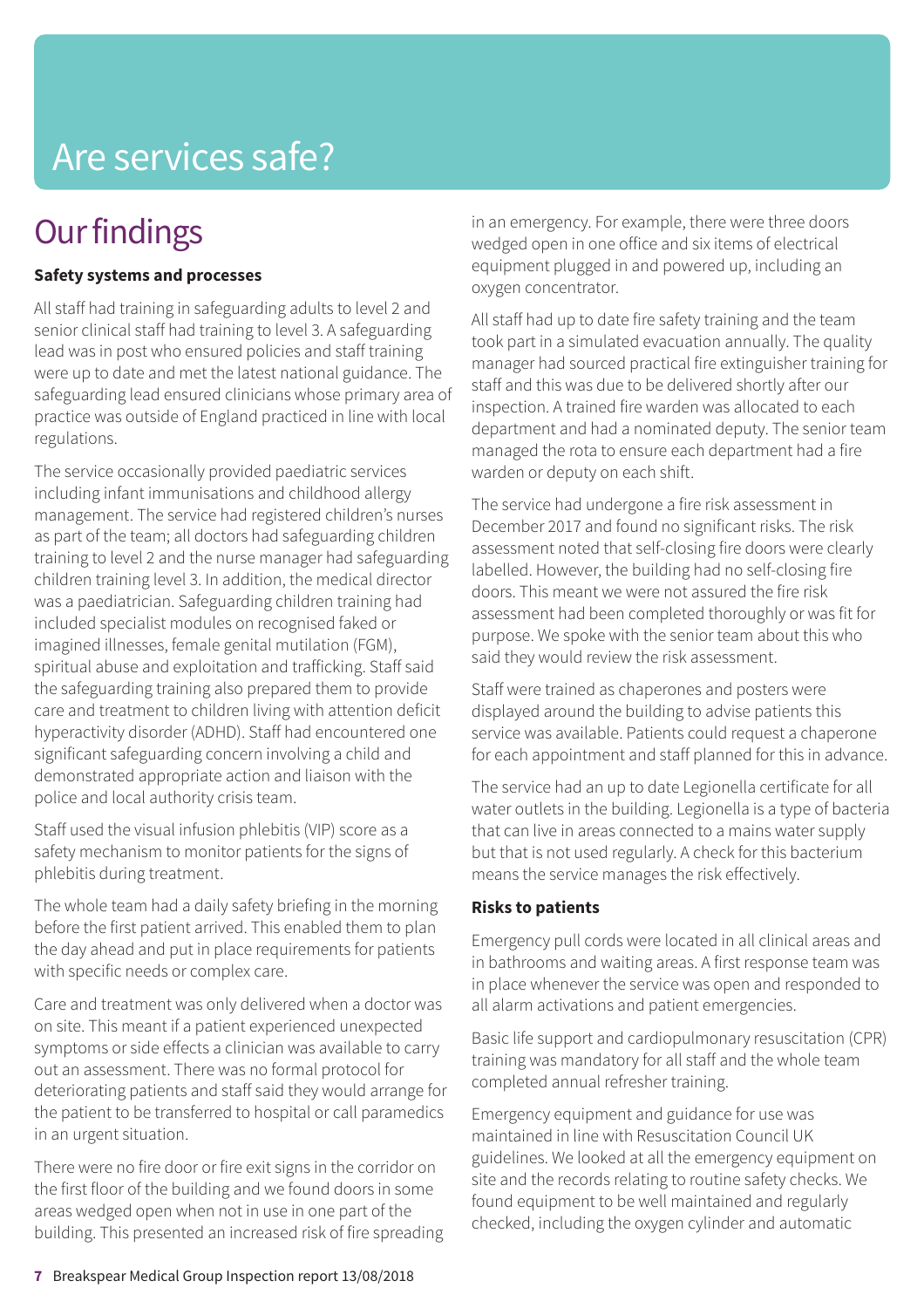electronic defibrillator (AED). Oxygen masks and AED pads were available in a variety of sizes, including for children. A biohazard spill kit was available adjacent to the wards and was in date with documented checks.

Chemicals were stored according to best practice standards in the Control of Substances Hazardous to Health (COSHH) Regulations (2002). This included an up to date register of the materials kept on site and the procedures to follow in the event of a spillage or contact with skin. However, we found a bottle labelled 'unperfumed hand gel' in a patient area that had no ingredient list, manufacturer details or information on the contents. This meant it was not immediately apparent if the gel was antibacterial or if it was indicated for use with all skin types.

A sharps bin was stored at each bedside and between each pair of patient treatment chairs. Staff had labelled and dated each box and all were within the safe storage capacity, which meant the service was compliant with the Health and Safety (Sharp Instruments in Healthcare) Regulations 2013. Processes were in place to ensure waste was disposed of in line with the Hazardous Waste Regulations (2005), including the use of a waste register.

Staff cleaned the environment with non-scented cleaning products and there were signs posted in multiple areas instructing people not to visit if they were wearing scented personal products such as perfume or cologne. This was a risk management strategy to reduce the risk of allergic relations in patients who were attending the clinic for the management of environmental sensitivity.

Most areas were clean and free from dirt or dust. However, we found some areas that required more consistent cleaning and monitoring. Two consulting rooms that were occasionally used for childhood immunisations were carpeted and had fabric chairs and one clinical room had a visibly dirty fabric chair. Fabric chairs present an increased infection control risk because they cannot easily be disinfected. A keyboard used by doctors in one consulting room was visibly dirty with no antibacterial cover on it. We saw an oxygen cylinder kept in a clinical area was heavily rusted and four chairs had footstools with ripped coverings and exposed foam, a chair with a ripped covering, a damaged wall and a printer with thick dust covering it.

The infection control lead carried out unannounced hand-washing observations with staff. All sinks had pictorial guides to effective hand-washing techniques based on World Health Organisation guidance posted above them.

In the 2017 patient satisfaction survey 100% of patients described the ward cleanliness as good or excellent, 99% described the waiting and dining area cleanliness as good or excellent and 95% rated the toilet cleanliness as good or excellent. Overall 98% of patients rated their overall impression of the facilities as good or excellent.

Staff used a low-dose immunotherapy protocol when patients first started a treatment plan for allergy management. This meant they began treatment using a range of antigens at gradually reduced dilutions while monitoring the patient's response, symptoms and vital signs. The clinical team had developed this process over a significant period and identified it as the safest, lowest-risk approach to patients who often presented with little existing medical history on their condition.

Where staff carried out procedures that did not have national clinical guidance or established UK safety standards, they monitored risks in line with research evidence and international guidance. For example, patients who underwent whole-body hypothermic iratherm treatment had an increased risk of artificially-induced pyrexia (fever). To manage this risk the treatment was always supervised by a trained nurse with the use of sauna treatment and continual monitoring of vital signs.

Each doctor maintained professional indemnity insurance and the registered manager kept a record to ensure this was up to date, which we reviewed as part of our inspection.

The service measured how patients perceived the safety of their treatment in satisfaction surveys. In 2017 97% of patients said they felt their care and treatment had been delivered safely.

#### **Information to deliver safe care and treatment**

Patient records were electronic and stored securely on an internal IT system. Data was backed up remotely, which meant patient information was protected in the event of a systems failure.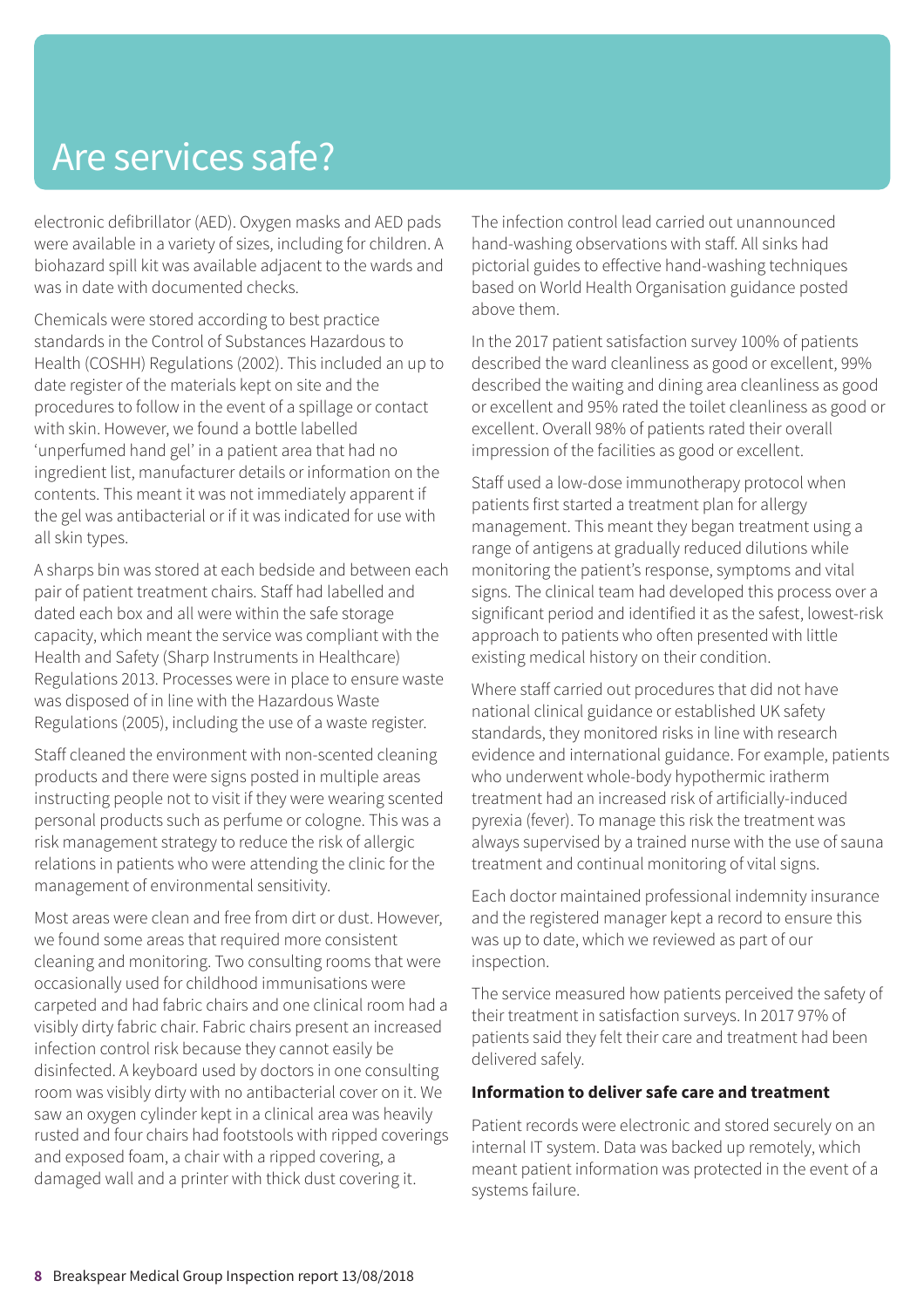We looked at a sample of three patient records and found staff entries were detailed, legible and clear to understand. Staff dated each entry and we were able to identify the person who completed each entry.

The nature of the service meant some treatments were provided without a conventional evidence base or large-scale evidence of potential side effects. Staff explained this to patients as part of their treatment plan and consent records included details of these discussions.

Registered nurses led the patient liaison team and reviewed planned treatment after patients' initial consultation with a doctor. This meant patients had time to speak with a clinically trained member of staff who could discuss their treatment plan as well as the cost.

Staff use individual risk assessments for each patient to ensure information was readily available about the action to take in the event of an adverse reaction or incident.

### **Safe and appropriate use of medicines**

At Breakspear Medical Group we found that patients were treated with unlicensed medicines.Treating patients with unlicensed medicines is higher risk than treating patients with licensed medicines, because unlicensed medicines may not have been assessed for safety, quality and efficacy.

Medicines can also be made under a manufacturers specials licence. Medicines made in this way are referred to as 'specials' and are unlicensed.Medicines and Healthcare Products Regulatory Agency (MHRA) guidance states that unlicensed medicines may only be supplied against valid special clinical needs of an individual patient. The General Medical Council's prescribing guidance specifies that unlicensed medicines may be necessary where there is no suitable licensed medicine.

Clinicians understood their prescribing responsibilities with regards to medicines used under license and those used off license. Where medicines were licensed in other countries but not in the UK doctors discussed this with patients and explained what this meant.

The service kept a stock of emergency medicines in line with guidance from the British National Formulary (BNF). Medicines were within their expiry date and stored in an area in which staff controlled and monitored the temperature to ensure the medicines remained in the safe range recommended by the manufacturer. However, one emergency anti-allergy medicine was listed on the stock list but was not available on site. We spoke with the nurse manager about this who said they would address it.

Staff documented daily temperature checks of the areas used to store medicines, including refrigerated medicine. We looked at the records for the previous month and found them to be up to date with no missing records. Staff could describe the procedure they would follow if a temperature exceeded the safe maximum issued by the manufacturer.

The medicines management policy was up to date and had been reviewed annually. The prescribing policy was in line with best practice and ensured people received medicine safely. Registered nurses administered intravenous infusions and dispensed medicines after they had been prescribed by a doctor.

The senior team adhered to the requirements of the MHRA Inspectorate in relation to buying unlicensed medicines from outside of the UK. This included in relation to the correct use of a Wholesale Dealer's Authorisation and a Manufacturer's 'Special' License during instances of shortages of specific medicines, such as the mumps vaccine. Staff manufactured vaccines on site with oversight from the MHRA and in line with formularies they had developed.

### **Track record on safety**

The service manager monitored national safety alerts from the National Patient Safety Agency (NPSA) and disseminated these to each member of clinical staff who then checked their patient lists to identify anyone who may be affected. The service manager maintained a record of NPSA alerts and the action taken, if any, for each.

The service had a policy that no patients could leave with a cannula or peripherally inserted central catheter (PICC) line still in place. As a result, the service had no reported safety incidents relating to lines.

All staff were up to date with mandatory training and refresher training and a named individual was responsible for monitoring this in their team.

The service had reported no serious incidents with harm.

### **Lessons learned and improvements made**

The quality assurance manager reviewed incident reports and carried out investigations to identify how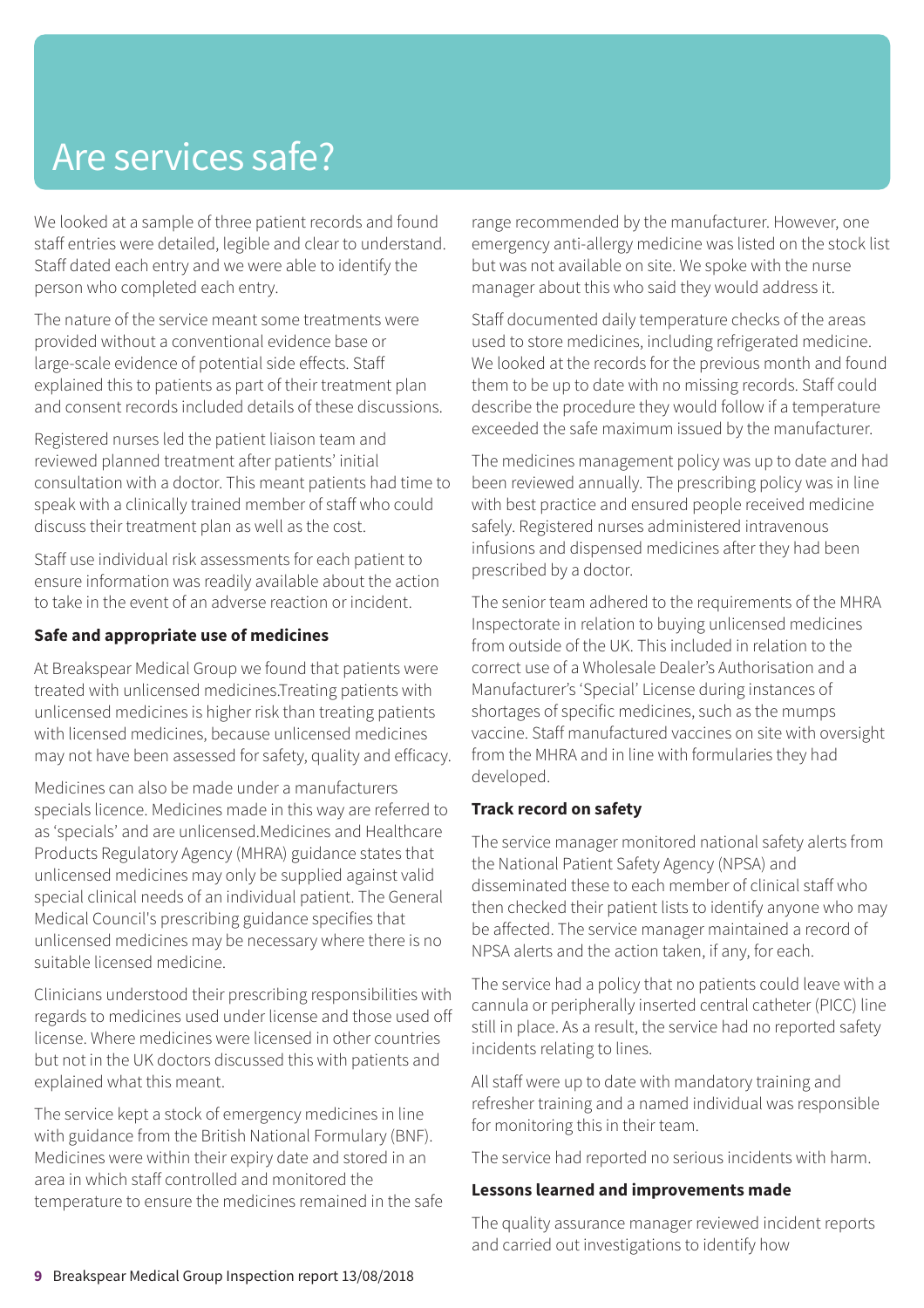improvements could be made. All staff were encouraged to report incidents in a culture of open communication to ensure everyone could participate in learning. For example, a member of staff had experienced a needlestick injury as a result of improper disposal of a syringe. The quality assurance manager reviewed policies and procedures to ensure they were up to date and fit for purpose and ensured each member of staff understood appropriate waste disposal standards.

The provider was aware of and complied with the requirements of the Duty of Candour. The provider encouraged a culture of openness and honesty. The service had systems in place for knowing about notifiable safety incidents

When there were unexpected or unintended safety incidents the service gave affected people reasonable support, truthful information and a verbal and written apology. They kept written records of verbal interactions as well as written correspondence.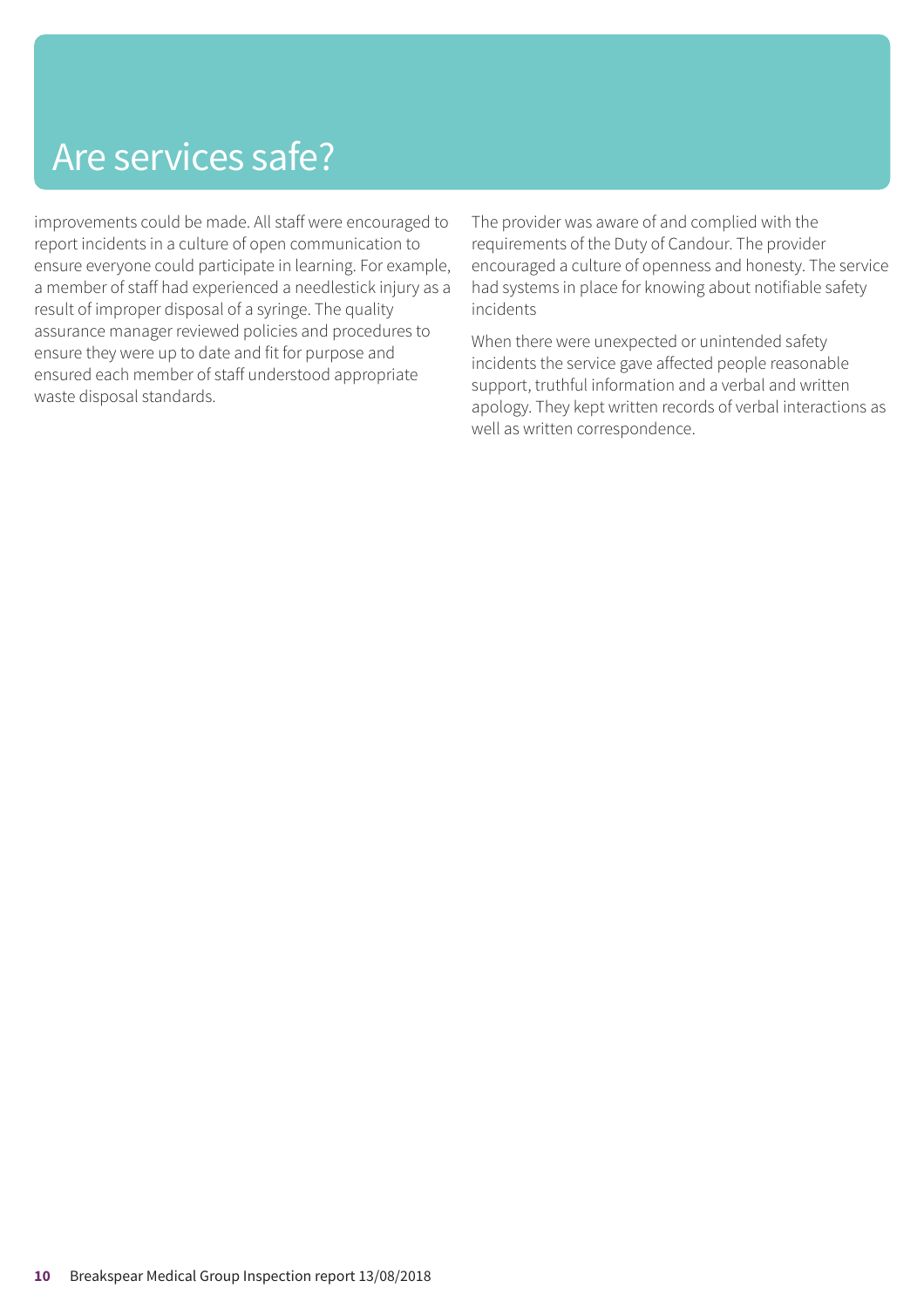### Are services effective? (for example, treatment is effective)

### **Our findings**

### **Effective needs assessment, care and treatment**

The provider assessed needs and delivered care in line with relevant and current evidence based guidance and standards such as the National Institute for Health and Care Excellence (NICE) best practice guidelines.

Clinical staff carried out ongoing audits into the causes, symptoms and treatment of Lyme disease in recognition of a lack of understanding and available research data nationally and internationally. The most recent audit was focused on quality of clinical care and led the senior team to implement new care and treatment protocols for the condition. One month prior to our inspection NICE issued updated clinical guidance in relation to the treatment and management of Lyme disease. The clinical team were in the process of updating treatment protocols to ensure they adhered to this guidance.

Each patient's named doctor carried out a structured annual review that included medicine and all elements of therapy and treatment. Patients were required to attend the review and their doctor suspended the treatment plan if they missed it. This was to ensure the clinical team maintained an up to date needs assessments of each patient so that treatments could continue to be developed.

There was a laboratory on site that was accredited by the United Kingdom Accreditation Service (UKAS). This meant UKAS had identified the laboratory as working in the public interest with competence and integrity.

Clinicians were experts in their field and accredited by the appropriate bodies in the usual place of residence, such as the American Academy of Environmental Medicine. This was in addition to their registration with the UK General Medical Council.

Some clinical investigations, such as blood tests for nickel allergy, could not be reliably carried out locally or in the UK. To ensure patients received timely and safe laboratory tests, the service had agreements in place for a courier service to carry biological samples out of the UK. Staff tracked samples electronically while they were in transit. Where laboratories in other countries were used for testing, the clinical team ensured they were accredited by the appropriate authorities and could prove up to date certification such as for compliance with the Clinical

Laboratory Improvement Amendments (1988) in the US. The service worked with the International Laboratory Accreditation Cooperation to track the accreditation status of the laboratories they worked with.

### **Monitoring care and treatment**

Clinical staff were trained in the Mental Capacity Act (2005) and where they were concerned about a patient's ability to consent to care or believed they lacked capacity, they referred to the patient's GP or a psychologist before beginning treatment. Doctors could carry out a dementia screening test on site if they were concerned about a patient's behaviour or memory and used the outcome to decide whether to make a specialist referral.

Where new research was released that was relevant to the care and treatment offered, the clinical nurse manager and medical director reviewed existing policies and treatment protocols to ensure they reflected the latest available understanding of the condition. The continual review of specialist research meant staff monitored care and treatment in the context of developing knowledge of patient outcomes in addition to the individual outcomes of each patient.

Patients were required to pass a fitness assessment before they could undergo whole-body hypothermia iratherm treatment. During the procedure a registered nurse monitored the patient's condition continually to ensure the treatment was effective and not causing unwanted side effects.

Doctors prescribed basic pain relief when necessary and nurses monitored patients for pain during treatment.

### **Effective staffing**

All doctors were registered with the General Medical Council (GMC) and all nurses carried out revalidation in line with Nursing and Midwifery Council requirements. Three doctors were on the specialist register; one each for psychiatry, infectious disease and autonomic neurophysiology.

A team of 10 registered nurses worked in the service and each individual had expertise in a different clinical area or specialty.

A researcher was based permanently in the service and managed an extensive collection of literature and range of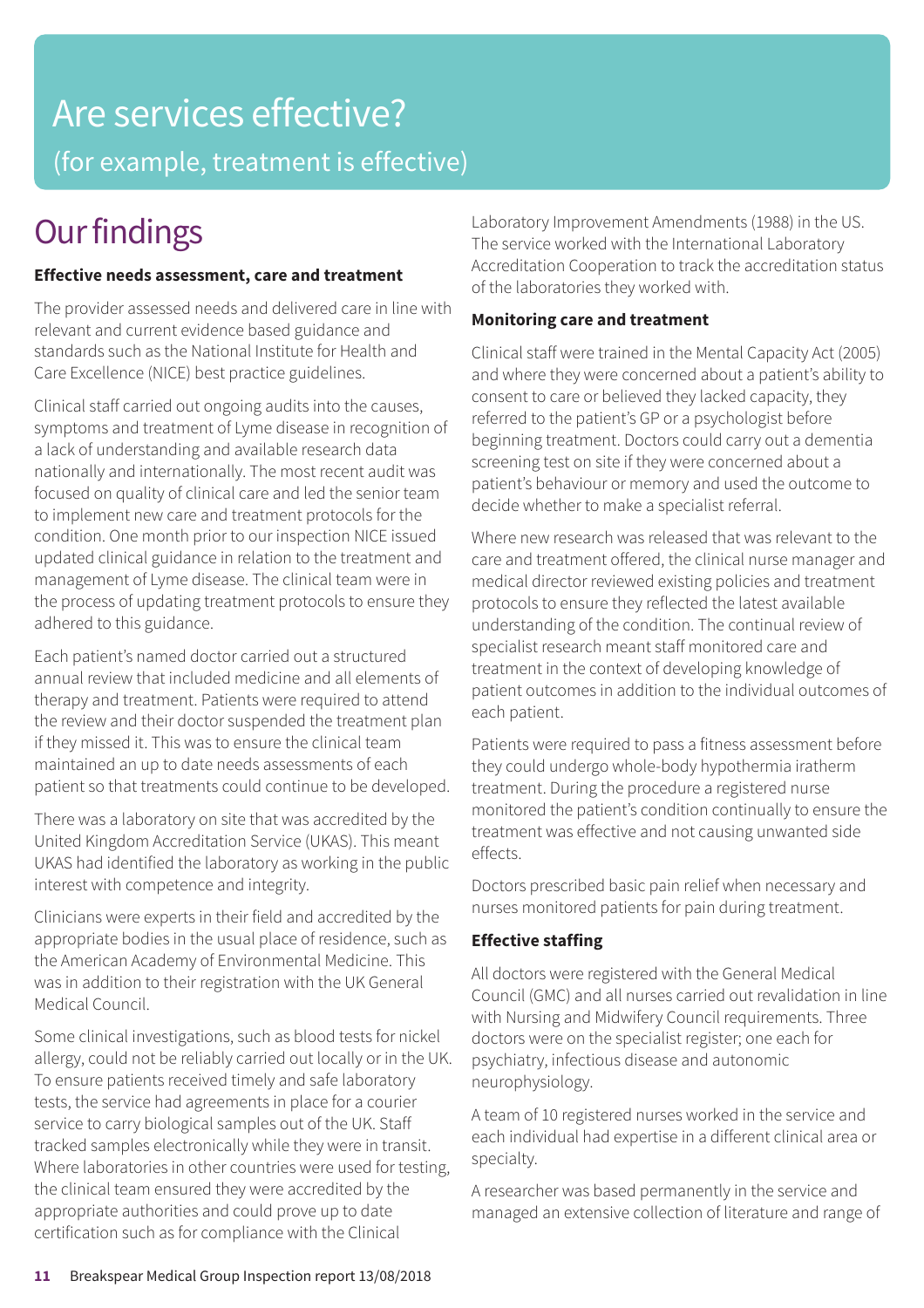### Are services effective? (for example, treatment is effective)

journal subscriptions. The researcher joined weekly multidisciplinary meetings to coordinate case reviews and patient care planning and ensure clinical staff incorporated the latest available research on their patient's conditions.

A 24-hour, seven-day support phone line was available, staffed by a doctor and accessed through the service's main contact number. Staff gave this information to patients on discharge or between appointments and encouraged them to contact the service if they had questions, concerns or unexpected side effects.

The researcher held a three-monthly meeting with the clinical team to review their understanding of new research outcomes that would help them provide care and treatment. The meeting included a journal club and staff discussed weekly readings the researcher issued to ensure staff maintained up to date understanding of changes in treatment protocols and recommendations. Nurse training was delivered at local hospitals or in house by clinical nurse specialists who assessed everyone for competency.

New nurses underwent a three-month induction period that included mandatory training, one-to-one observations and two weeks of supernumerary shadowing on the two wards.

A phlebotomist worked in the service to provide support for difficult cannulations and had undertaken healthcare assistant training and carried out pulse checks, temperature checks and electrocardiograms (ECGs).

The service had dedicated training and seminar space used for staff development and staff told us they regularly contributed ideas to the senior team for training plans.

Staff were supported to attend specialist training and clinical and professional opportunities and demonstrated a track record of competency development. For example, two nurses had attended specialist training with the Allergy Academy and five staff in various roles had attended a 'masterclass' in allergy management at a children's hospital.

The clinical nurse manager and quality manager carried out supervisions and appraisals for staff. In addition to a review of the quality of their work this included a discussion about their own wishes for progression and development and a discussion of the individual feedback received from patients.

### **Coordinating patient care and information sharing**

**12** Breakspear Medical Group Inspection report 13/08/2018

The permanent clinical team attended weekly multidisciplinary meetings to review patient progress, referrals and complex care needs. Reviews from clinicians involved with other aspects of the patient's care, such as GPs or consultants, were involved where this would help to plan and deliver effective care. Where patients lived outside of the UK and/or were under the care of a physician based outside of the UK, the clinical team facilitated international communication.

Clinicians prepared detailed care and treatment summaries for GPs and family doctors based outside of the UK if patients gave their consent. The team prepared a summary for each visit or course of treatment.

Processes were in place for staff to provide onward referral information to NHS or other private specialists if clinical treatment indicated this was in the patient's best interest. Staff facilitated this in the most appropriate way for the patient, such as through their GP for UK-based patients and through their family doctor or referring consultant for those based outside of the UK.

Nutritionists, chefs and the clinical team worked together to plan menus and supplements for patients during their treatment and to take away with them.

Where patients presented with a significant risk relating to mental health staff demonstrated good coordination of their care. For example, when one patient disclosed suicidal thoughts the doctor liaised with the psychologist and ensured the patient received appropriate support. Similarly, where patients disclosed past alcohol misuse clinicians liaised with their GP to ensure medicines and treatment were likely to be safe and not contraindicative.

### **Supporting patients to live healthier lives**

A dedicated catering team prepared meals on site for patients. They maintained strict standards for healthy meal preparation and sourced fresh, local produce free from artificial ingredients.

In the 2017 patient satisfaction and first visit satisfaction survey, patients rated the catering service consistently well:

- 97% of patients rated the variety and choice of food as good or excellent.
- 100% of patients rated the temperature of the food as good or excellent.
- 98% of patients rated the overall standard of catering as good or excellent.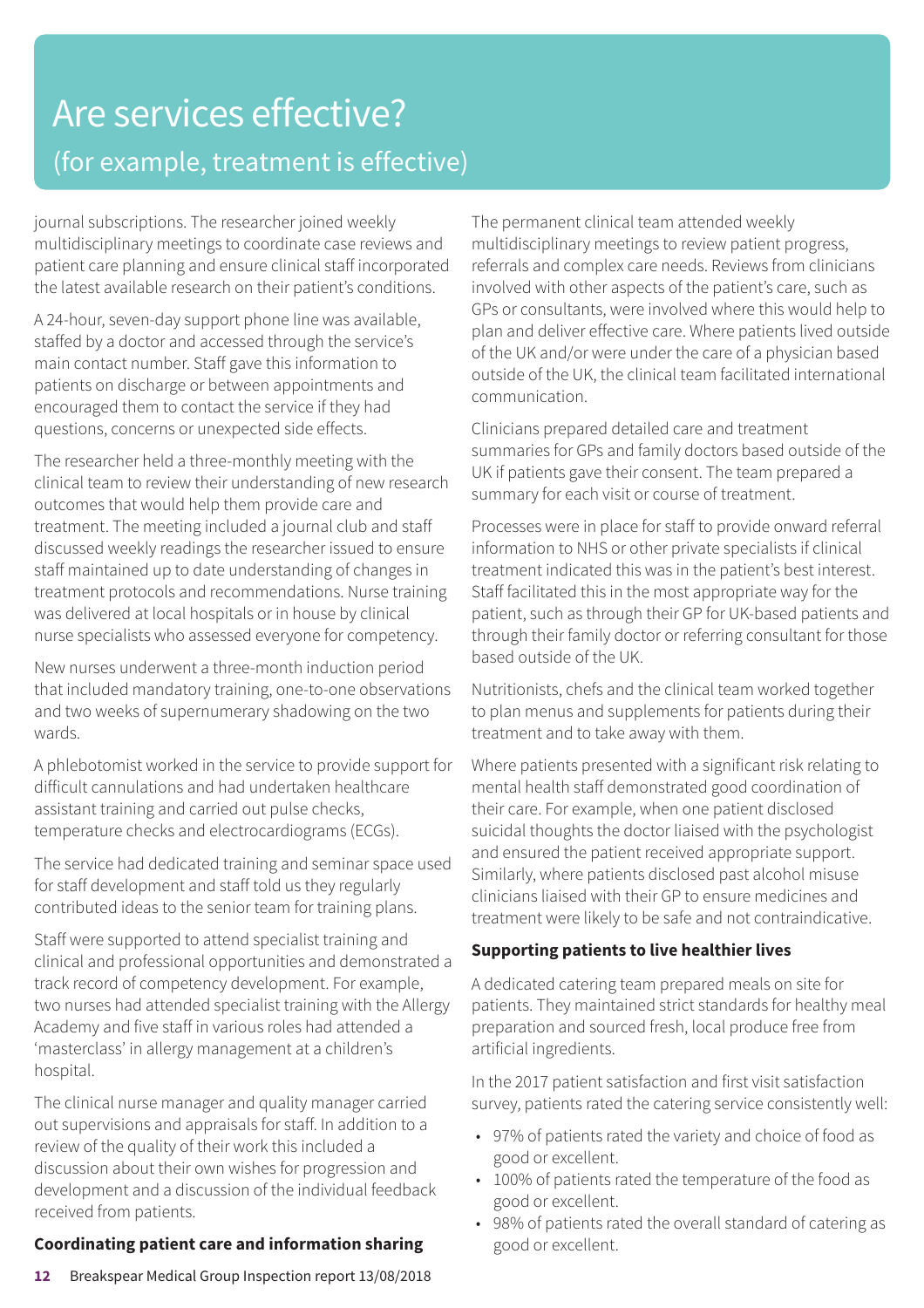### Are services effective? (for example, treatment is effective)

• 97% of patients said they enjoyed their meal.

Some patients noted in the survey they would like more organic options to add to the organic teas and coffee already available. The lead chef and quality team were working together to consider changes based on feedback, including the introduction of a new menu with more variety.

Staff provided specialist care, therapy and treatment for patients with needs relating to wider health or lifestyle issues. This included nutritional therapy for obesity, a smoking cessation programme and support for alcohol misuse. Staff had prepared printed information for each of these conditions with guidance on how they could help.

The service provided a dedicated weight loss programme based on evidence from the Obesity Management Association. This was a programme led by clinicians and included clinical tests to identify risks associated with obesity, nutritional supplements and psychological help with food cravings. This programme was part of a comprehensive range of nutritional guidance and services provided by the service, including a weight enhancement programme and specialist meal plans.

Staff had developed a treatment protocol for patients living with diabetes to improve their diet and reduce restrictions placed on them by their usual doctor.

Staff had prepared information leaflets for patients to help them assess their environment for allergens or other issues that caused a reaction.

### **Consent to care and treatment**

A thorough consent process was in place and staff did not begin treatment until they had completed discussions with patients about their treatment plan, its likely success and the estimated cost. Patients completed consent forms with a witness and staff gave them time to ask questions and encouraged a cooling off period to allow them time to think about their options.

Consent documentation reflected specific procedures, which meant patients and staff had a documented record of exactly what had been consented to. For example, consent forms were in place for the use of medicines under special license for low-dose immunology, the use of antibiotics and the use of whole-body hypothermia iratherm and sauna treatment. Staff gave patients a copy of their signed consent documentation to take with them and encouraged them to ask questions about it. The consent documentation for each procedure included the known benefits and risks as well as details of what was not known about it. Consent forms were available in German, Italian and French to ensure patients who spoke one of these languages more fluently than English could fully understand their planned treatment.

In the 2017 patient satisfaction and first visit satisfaction surveys 99% of patients said they consented to all care and treatment they received. The quality assurance manager had reviewed all patient documentation from this period and found no evidence any clinical treatment had been delivered without the patient's signature to confirm they understood and approved the procedure.

Clinical staff had carried out a three-cycle audit of consent and record-keeping between January 2017 and May 2018 and found consistent practice in line with standard operating procedures.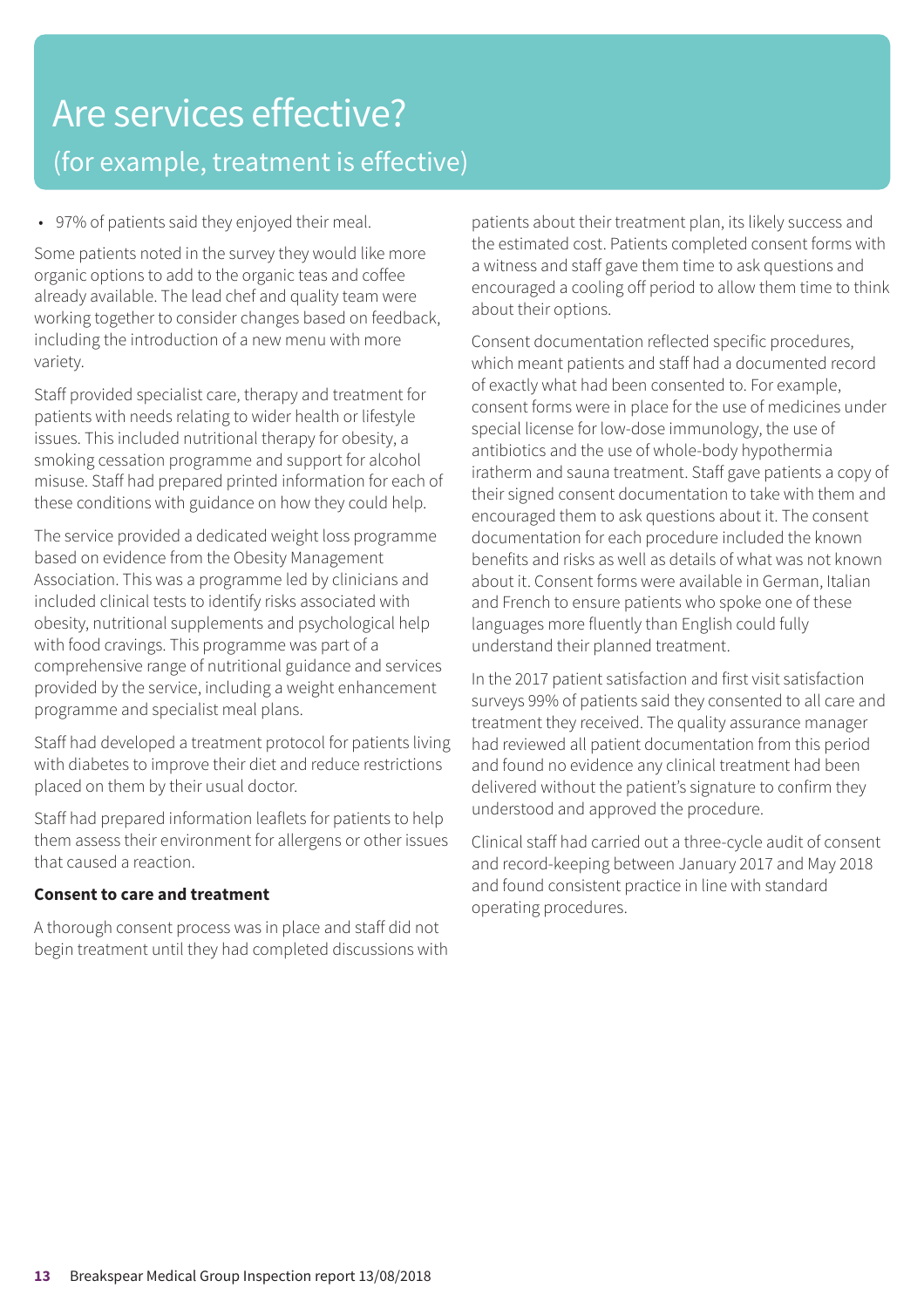## Are services caring?

### **Our findings**

### **Kindness, respect and compassion**

The senior team monitored patient satisfaction through a rolling patient satisfaction survey and a first visit satisfaction survey. In 2017:

- 100% of patients rated their greeting on arrival from the reception team as good or excellent.
- 98% of patients rated their overall impression as good or excellent.
- 100% of patients rated their overall standard of medical care as good or excellent.
- 100% of patients rated their overall standard of nursing care as good or excellent.
- 100% of patients rated the friendliness and helpfulness of the catering team as good or excellent.
- 100% of patients said they were recommend the service fully or for specific treatments.

Ahead of our inspection we asked the service to make CQC comment cards available for patients, or the parents of young patients, to provide feedback. The service did not have access to the completed comment cards. We received 41 completed cards, all of which referred to the kindness, compassion and respect of staff. Some people noted they had used the service for several years and found the way in which staff treated them to have been consistently positive. Where parents completed feedback on behalf of their child, they noted in each case how happy they were with the friendliness of staff towards them. This included where a child was afraid of needles and nurses always took the time to make them feel safe and less vulnerable.

#### **Involvement in decisions about care and treatment**

Of the 41 patient comment cards we received, each patient that mentioned interactions with the medical team (27 in total), noted they always included them in discussions about treatment plans. Patients said doctors provided a clear rationale for their treatment as well as outlining expectations and potential side-effects. Where patients had received long-term treatment, they said staff kept them up to date continually with regards to progress or potential changes.

In the 2017 patient satisfaction survey and first visit satisfaction survey:

- 96% of patients rated the explanation of procedures they received from staff as good or excellent.
- 99% of patients rated the way their course of treatment was explained as good or excellent.
- 94% of patients rated the way the expected outcome was explained as good or excellent.
- 98% of patients rated the way their questions were answered as good or excellent.
- 93% of patients felt they were provided with sufficient and appropriate information to make informed choices about their care and treatment.
- 98% of patients said clinical staff were good at keeping them informed.
- 97% of patients felt they were given individual attention, including when asking questions.
- 98% of patients rated the information given for their aftercare as good or excellent.
- 88% of patients said they felt appropriately involved in decisions about their care and treatment and a further 9% said this was true to some extent.
- 94% of patients said the purposes of their medicines to take home were explained in a way they could understand.
- 93% of patients said they were told who to contact if they had questions about their aftercare.

It was evident from our observations of care and discussions with staff that patients were given time to ask questions and opportunities to discuss their concerns.

Patient satisfaction surveys were printed in Italian, German and French to ensure all patients who used the service had the opportunity to provide feedback. The service had also prepared a satisfaction survey adapted for children with pictures to help them provide information on how they felt.

### **Privacy and Dignity**

A significant theme in the comment cards we received related to positive comments about privacy and dignity. 37 patients noted they always felt treated with dignity and that all the staff they interacted with demonstrated a clear understanding of privacy.

In the 2017 patient satisfaction survey and first visit satisfaction survey 99% of patients said they were treated with dignity and respect.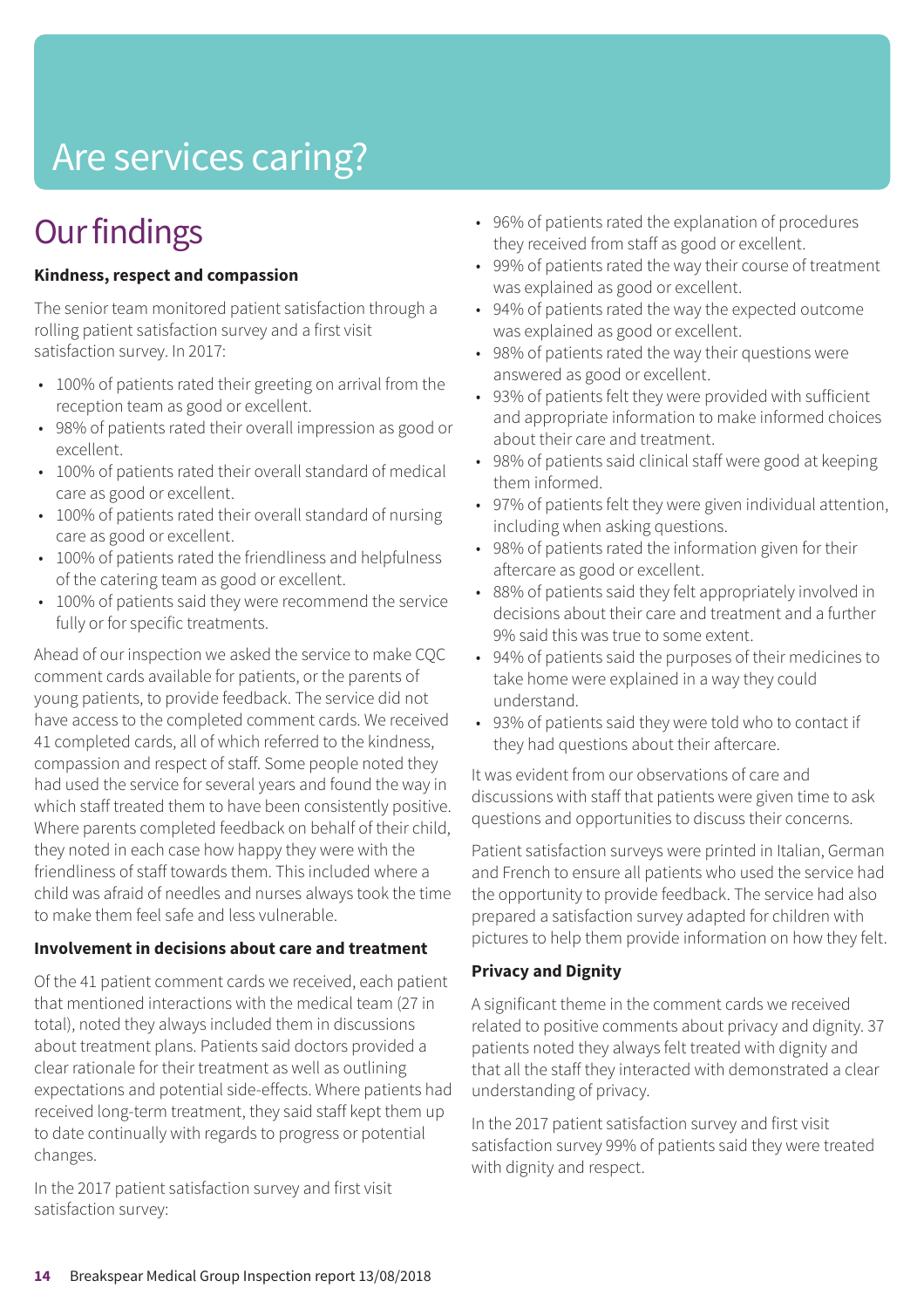### Are services caring?

An up to date privacy, dignity, sex and sexuality policy was in place that enabled patients to choose if they preferred a female or male doctor and nurse and enabled to request a side room for treatment instead of the main wards.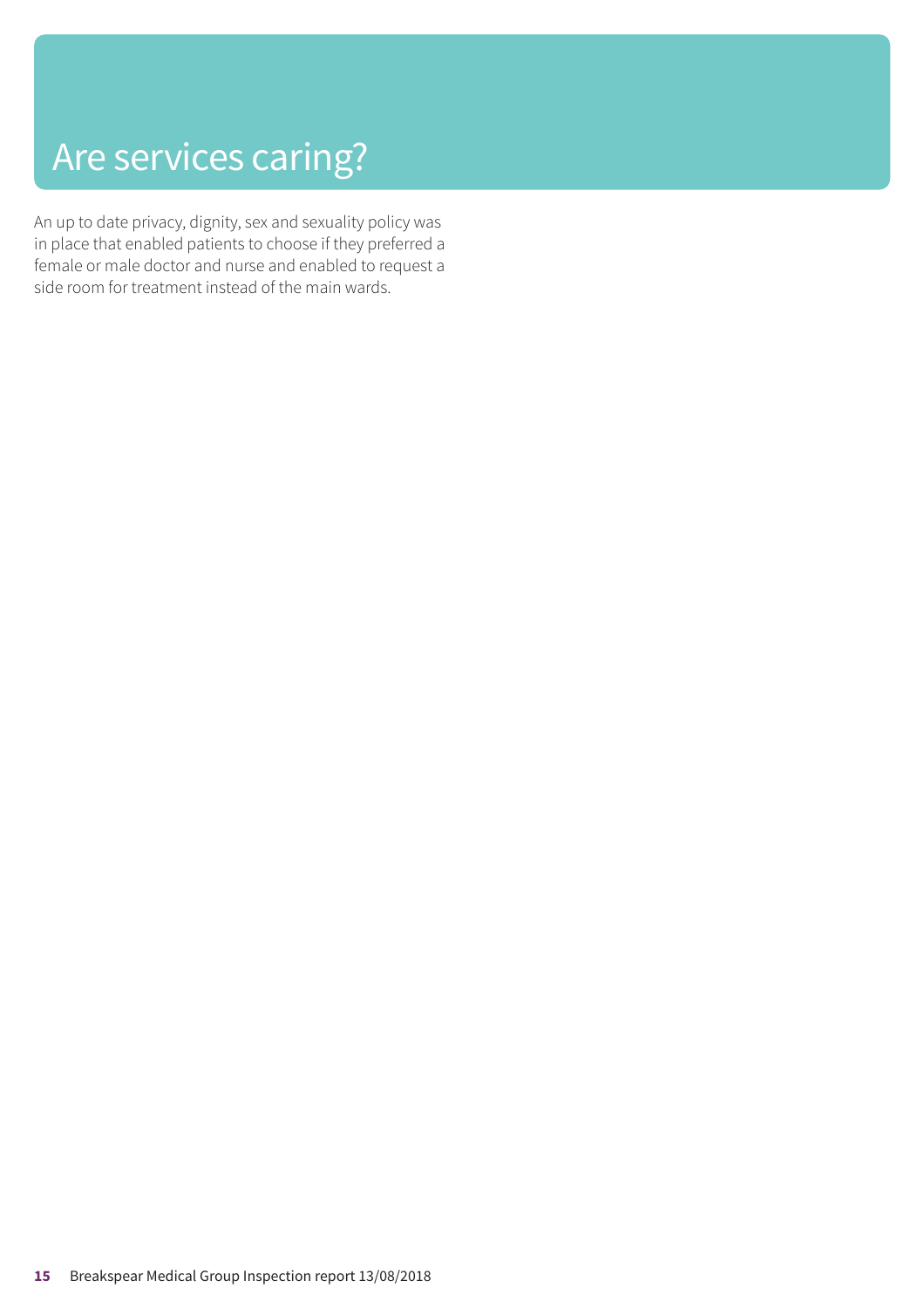### Are services responsive to people's needs? (for example, to feedback?)

### **Our findings**

### **Responding to and meeting people's needs**

Posters in waiting and dining areas provided an introduction to the role of each team and department, including photographs and role descriptions

In the 2017 patient satisfaction and first visitor satisfaction surveys 92% of patients said their needs and preferences were fully met and 8% said their needs were almost fully met.

Patients were responsible for paying for their own interpreter or translation services and staff could arrange this on request. Where clinicians felt a patient could not fully understand their planned treatment due to a language barrier, they ensured an interpreter was booked before proceeding further with the treatment plan.

The clinical team had a demonstrable interest in research and the latest health population and epidemiological data available. They maintained an international context and incorporated clinical research outcomes from specialist centres globally to ensure patients were offered the latest available treatments. The service provided reviews and treatment for patients who had often exhausted treatment plans elsewhere, including with their GP or NHS consultant. This meant clinicians worked with the in-house researcher to identify potential new strategies for the service's population. For example, the clinical team recognised a lack of understanding in the signs, symptoms and treatment of Lyme disease and had completed two papers for publication that provided new insight into effective condition management.

Staff prepared printed information for patients on care and treatment bundles they provided, including for health promotion purposes such as smoking cessation. Information was detailed and easy to follow and included specific guidance to help people get the most out of their plan. For example, the weight enhancement programme included specific diet advice such as the best type of cooking oil to use and the temperature at which it should be used for maximum effect.

The service had a nearby guest house for patients who travelled long distances. This meant patients could stay locally during lengthy courses of treatment to reduce the pressure and stress of daily travel.

Staff maintained a website that included clinical and medical guidance for patients. However, it was not evident this information was always evidence-based. For example, the website made specific claims about the causes of conditions such as migraine and osteoporosis without references to the source of the claims. Staff told us the in-house researcher was not involved in preparing the information posted on the website, which meant we were not assured the information was accurate nor that it offered patients the ability to consider alternatives.

The clinical team used the low-dose immunotherapy protocol to develop highly specialised antigens for each patient's specific allergy or sensitivity. Each antigen strength was individualised for the specific patient and staff ensured there were no indications of side effects or unwanted symptoms before patients were discharged with the medicine. Nurses ensured patients understood how to self-administer the medicine before discharge, including by observing the patient administer to ensure they understood.

All clinical areas and toilets were accessible by wheelchair or by patients with reduced mobility and there were baby-changing facilities on site.

A children's play area with wipe-clean toys was available in the waiting area for the childhood immunisation service and staff used this as a distraction technique for children nervous about treatment.

The service provided whole-body hypothermic iratherm treatment for chronic fatigue syndrome. This was a unique service in the UK and the service had the only equipment in the country used for this purpose. Registered nurses with up to date competency assessments carried out this treatment in line with guidance resulting from research on this treatment.

Staff planned all elements of the service to avoid allergic or sensitivity reactions for patients. For example, the service treated some patients who were allergic to plastic. As a result, staff reduced the use of plastic in the environment, such as by importing glass intravenous bottles to avoid the use of standard plastic bottles used in the UK.

The service was equipped to provide services to patients living with a learning disability included resources to help with communication. This included where children or young people with a learning disability attended for immunization or allergy screening.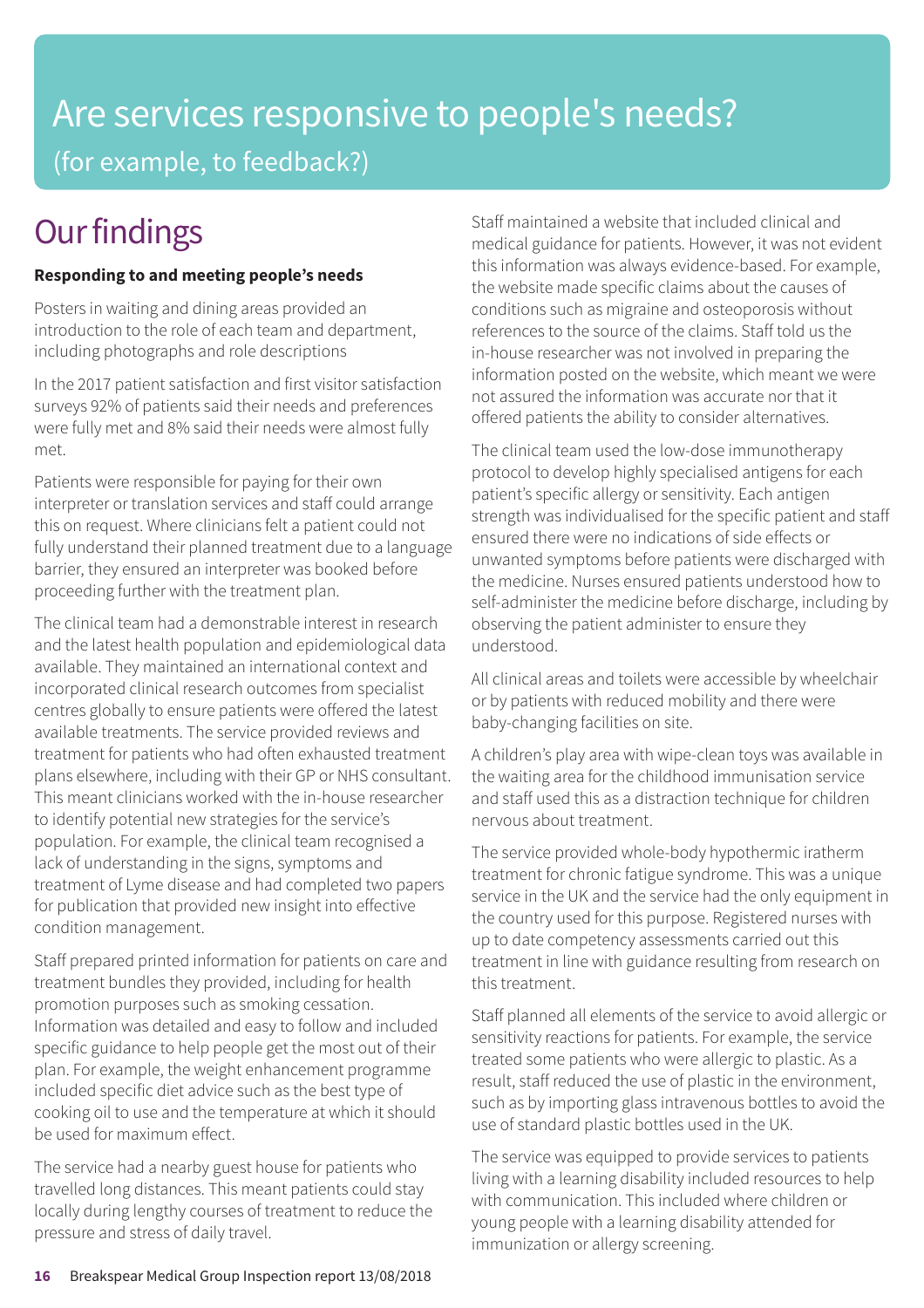### Are services responsive to people's needs? (for example, to feedback?)

Staff demonstrated an understanding of the needs of the local population and how this might affect clinical presentation and individual need. For example, there was a significant public health concern with recreational drug use and dependency in the local area. Where staff were aware of these issues they managed prescriptions and treatment plans appropriately, such as if a patient needed weaning from multiple medicines used for pain management.

Nutritionists maintained a patient information display board in the dining room and waiting area. This included newspaper articles on nutrition-related conditions, research articles in easy-read format and guidance on the nutritional content of common food.

The dining room was equipped with a reverse osmosis filtration water tap and a ceramic filter water tap. Both were clearly signed with information about the specific benefits of using them.

### **Timely access to the service**

The senior team monitored patient satisfaction with access through an on-going patient satisfaction and first visit satisfaction survey. In 2017 96% of patients rated the promptness of their appointment as good or excellent and 4% rated this as fair. In the same period 90% of patients said their most recent phone call to the service had been answered in a timely fashion and 91% of patients said the same for their most recent e-mail. 95% of patients said their treatments were performed on time. 88% of patients said they were advised when and how to book their next appointment.

The patient liaison team led a system to ensure a named member of staff was responsible for acting on pathology results on the day they were received, including when the doctor who ordered the tests was not on site. This meant doctor's instructions were acted on and patients informed as soon as test results were available.

Each clinician scheduled their services based on demand and patient need, which meant some clinicians were in the clinic only on occasion. A system was in place to ensure patients received continuity of care whenever they visited the clinic. This meant doctors could refer patients to each other based on their own specialties and patients could be seen without delay if other clinicians could safely treat them.

The service had a dedicated room for digital video conferences and patient consultations. This enabled patients who lived outside of the local area, including those outside of the UK, to virtually attend reviews and meetings. This reduced the need for patients to travel long distances when they were not due to undergo treatment.

### **Listening and learning from concerns and complaints**

There was a formal complaints policy in place and this was displayed in the clinic and available on the website.

The quality assurance manager was responsible for investigating and resolving complaints and the patient liaison team identified areas for improvement as a result of patient feedback. As part of the service's ethos of positivity the senior team referred to complaints as feedback and the quality manager liaised with each complainant individually to resolve the issue.

The quality manager had acted on feedback given as part of complaints by introducing additional staff training and reviewing policies. For example, one patient provided negative feedback about the style of communication from a specific doctor. The manager worked with the doctor who undertook a communications skills training course.

Staff understood patients had high expectations of the treatment and service as a result of paying themselves. The quality manager was responsible for liaising with patients and clinical teams to manage the service in line with expectations.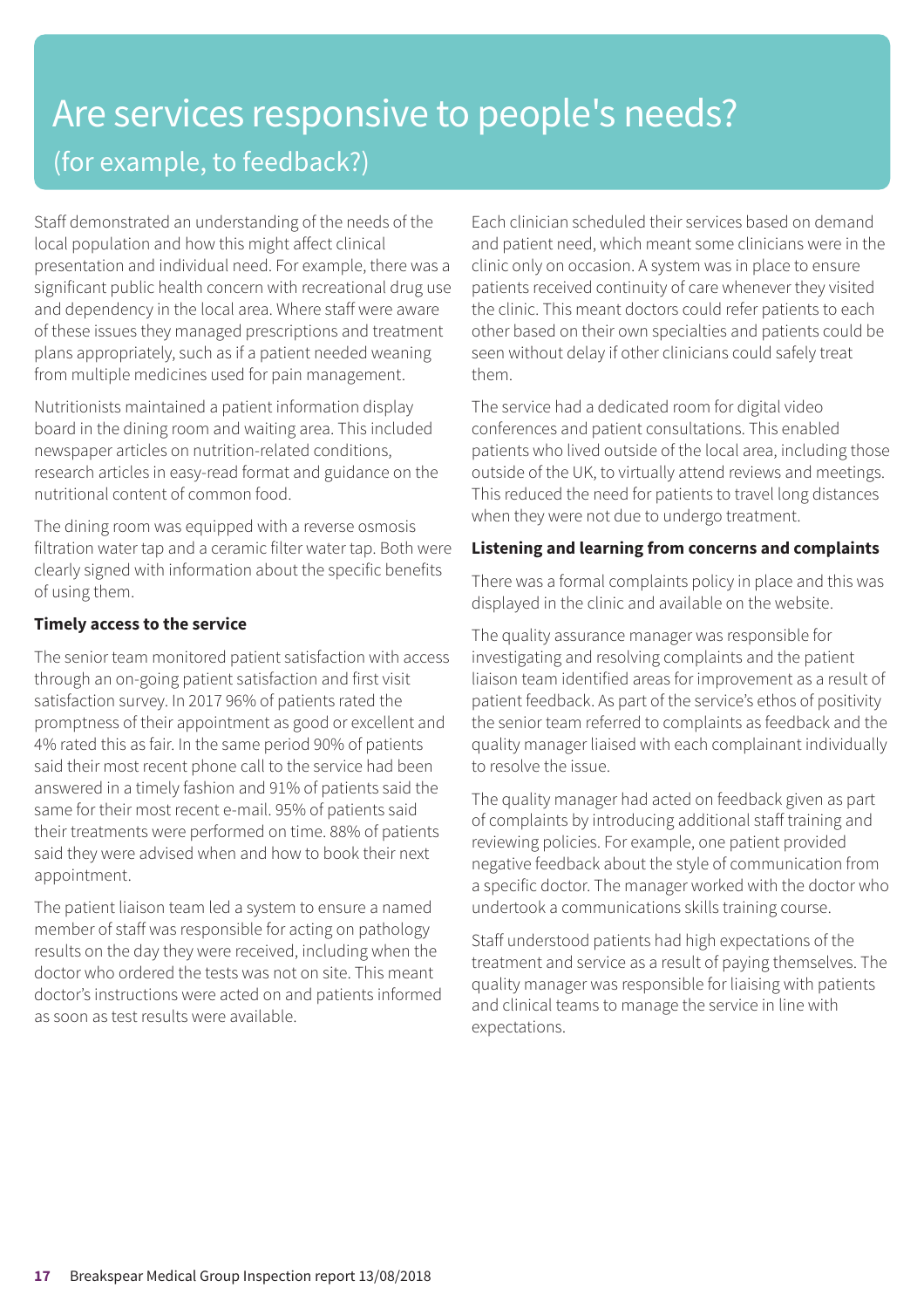### Are services well-led?

(for example, are they well-managed and do senior leaders listen, learn and take appropriate action?)

### **Our findings**

### **Leadership capacity and capability**

The medical director and chief operating officer maintained overall responsibility for the service with support from the service manager and quality manager. A nurse manager led the nursing team and a clinical nurse manager led the maintenance of policies, procedures and documentation. All the staff we spoke with said they felt the hierarchy of the organisation was 'flat', which meant they felt they could work free from the influence of internal politics.

The senior team demonstrated a leadership approach that prioritised patient care, experience and outcomes as part of the overriding ethics of the business. For example, where staff became concerned one patient was vulnerable and unable to afford treatment, they contacted the patient's GP and made joint decisions in their best interest.

#### **Vision and strategy**

A new vision and strategy had recently been implemented and staff told us they had all contributed to this to ensure it reflected their ethos and approach of patient-centred, research-driven unique care. The key priorities in the new strategy were quality and sustainability and each member of staff we spoke with spoke confidently about their role in this. Increased dissemination of the specialist work the service provided a was a key element of the new strategy and the senior team planned to increase medical professional training and social media engagement to achieve this.

The service was demonstrably structured to provide high quality care and treatment to patients with a special focus on those who had exhausted options with other providers. The quality manager said their role was to make sure every patient felt looked after and listened to and this was a core element of the service.

#### **Culture**

The senior team actively promoted a culture of openness and honesty, including in line with the Duty of Candour. This meant patients were treated by a team of staff who valued and promoted learning from mistakes or unpredictable events and shared outcomes and learning. The culture of the organisation was driven by a staff team who said they found the work very rewarding. For example, some patients had moved home to live closer to the clinic when they had experienced a significant improvement in their quality of life with on-going treatment. Staff said patients often presented to the service feeling despondent after long periods of no improvement in their condition after treatment plans in more traditional medical services.

Staff told us they felt part of the organisation and respected by the senior team. They said they were able to offer feedback, ideas for improvement and requests for future development. For example, the senior team had arranged training on the management of allergies to mould as a result of feedback from staff.

There was a clear safety culture in place that staff adhered to as a priority. Staff told us patients often requested care or treatment that would breach safety or ethical rules but they always declined this and offered safer alternatives.

#### **Governance arrangements**

Policies and procedures were kept in the clinic in hard copy and online with electronic access. We looked at a sample of policies in both hard copy and electronic form and found they were up to date with trackable review dates for auditing

The service no longer provided credit accounts to patients for treatment. This change of policy was implemented to protect the service financially and to reduce the risk of patients experiencing negative health outcomes from financial stress and pressure. This was a governance-led decision based on previous incidents whereby patients experienced significant levels of debt by relying on the service's credit.

Staff who participated in research were required to demonstrate ethics approval from an appropriate organisation and were required to obtain documented consent from patients before using their information for research purposes.

Staff adhered to a data management policy that meant patient records were securely destroyed 10 years after the last patient contact.

The clinical care manager held three-monthly infection control meetings with the infection control lead and a member of staff from each department.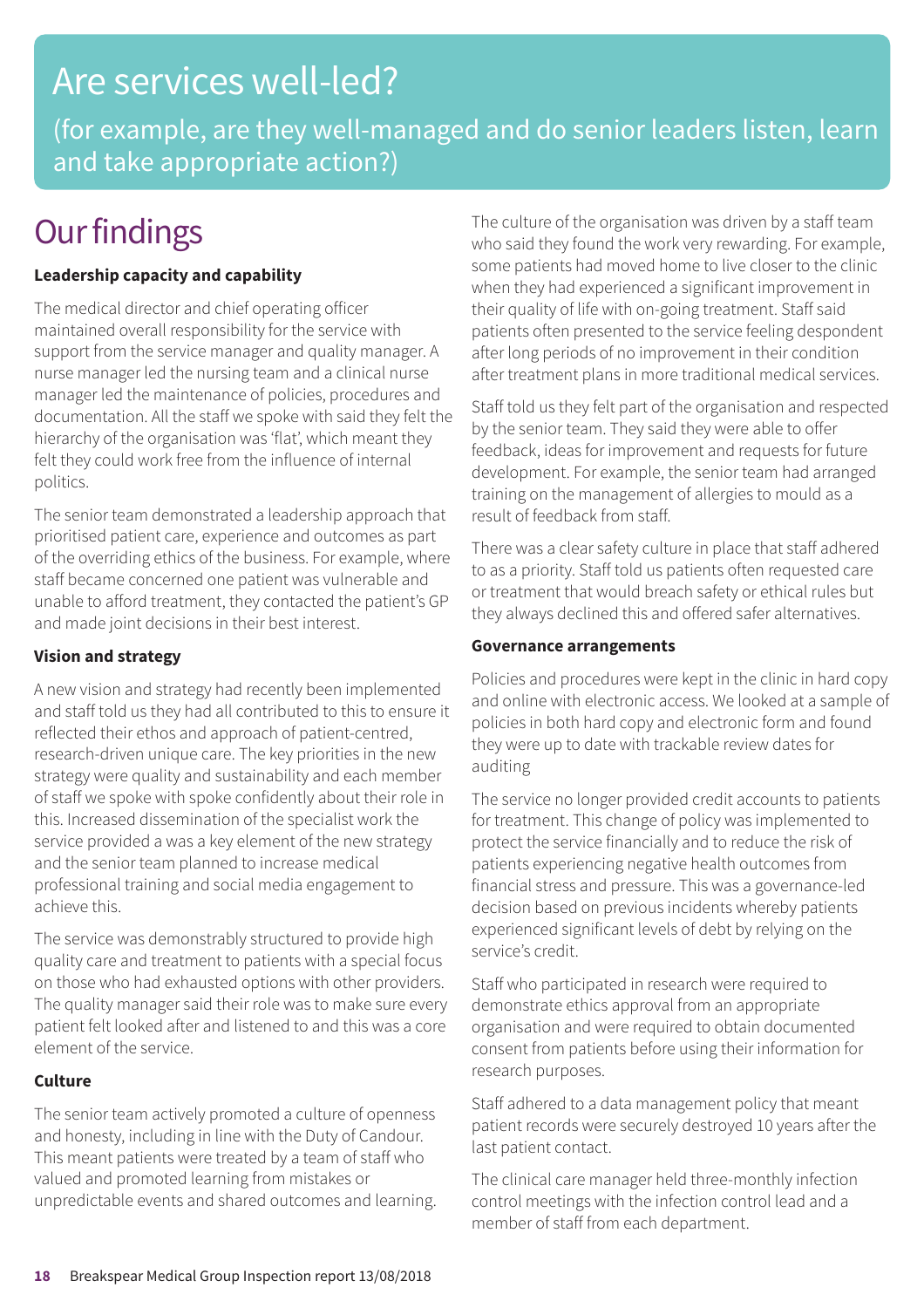### Are services well-led?

### (for example, are they well-managed and do senior leaders listen, learn and take appropriate action?)

Regular infection control audits were in place but it was not evident that they reflected good clinical governance. For example, in one audit staff had scored clinical areas as completely free from dust and then noted in the comments section they found one bedframe with dust on it. Two audits noted that a bin in a consultation room had no hands-free opening mechanism but the action plan was blank for both. In addition, an audit from March 2017 noted a chair needed to be repaired. The audit did not identify the chair or where it was located and there was no documented evidence that it had been repaired.

### **Managing risks, issues and performance**

The senior team tracked the annual performance of the service as reported in patient satisfaction surveys from year to year and used the results to identify improvements over time. For example, patient-rated communication with staff improved by 66% between 2014 and 2017 for measures relating to staff coordination and responsiveness to e-mails and letters. There was a 21% increase in the percentage of patients noting their needs and preferences had been fully met between 2016 and 2017. In the same period there was a 23% improvement in the percentage of patients who said they were told who to contact if they had questions about their aftercare. As part of the performance and quality monitoring processes staff monitored patient perception of changes over time in the satisfaction surveys. In 2017 amongst patients who had visited the clinic at least once before, 47% said the service was getting better and 52% said it had stayed the same.

Hard copy medical records were stored in a locked area with restricted access. However, records were not stored in fire-proof cabinets, which meant there was a significant risk of loss in the event of a fire. This meant the service did not fully meet the records storage standards set by the General Medical Council.

### **Appropriate and accurate information**

Clinical staff were not involved in pricing or estimating treatment plans, which the patient liaison team prepared. This ensured there was no conflict of interest between medical need and the financial operation of the service. Where patients queried costs the patient liaison team worked with the clinical team to identify the procedures, tests or investigations they considered to be the highest

priority. This meant patients with financial constraints or concerns could make the best decisions about their care based on a balance of accurate clinical and pricing information.

The senior team monitored how patients felt about the information given to them and communication with them in the patient satisfaction and first visitor satisfaction surveys. In the 2017 survey 95% of patients said the explanation and presentation of costs was good or excellent and 96% of patients said staff were good or excellent at answering their questions. 84% of patients felt staff had communicated with each other effectively about their tests and treatment.

Prior to discharge staff provided each patient with a summary of the treatment they had received along with details of what is was for and what they could expect next.

### **Engagement with patients, the public, staff and external partners**

The senior team monitored patient satisfaction through a rolling patient satisfaction survey and a first visit satisfaction survey. The team carried out a full analysis of the results on an annual basis and published their findings for reference by current patients, those considering treatment in the clinic and for staff reference and training purposes.

Staff were engaging with external partners to increase local knowledge of their services and to identify future professionals to train in environmental medicine. This was part of the services' future sustainability strategy and included liaising with training professionals in medical schools.

The quality manager had a professional background in customer service and was dedicated to ensuring patients had a positive experience in the service. They worked with all departments to embed patient-centred approach to care, which we saw evidence of through our observations and comments made by patients.

### **Continuous improvement and innovation**

A full-time researcher and librarian, who had previous experience with the British Medical Library, worked in the service and maintained a comprehensive research library.

The service provided opportunities for trainee nutritionists to spend time shadowing permanent staff and to develop